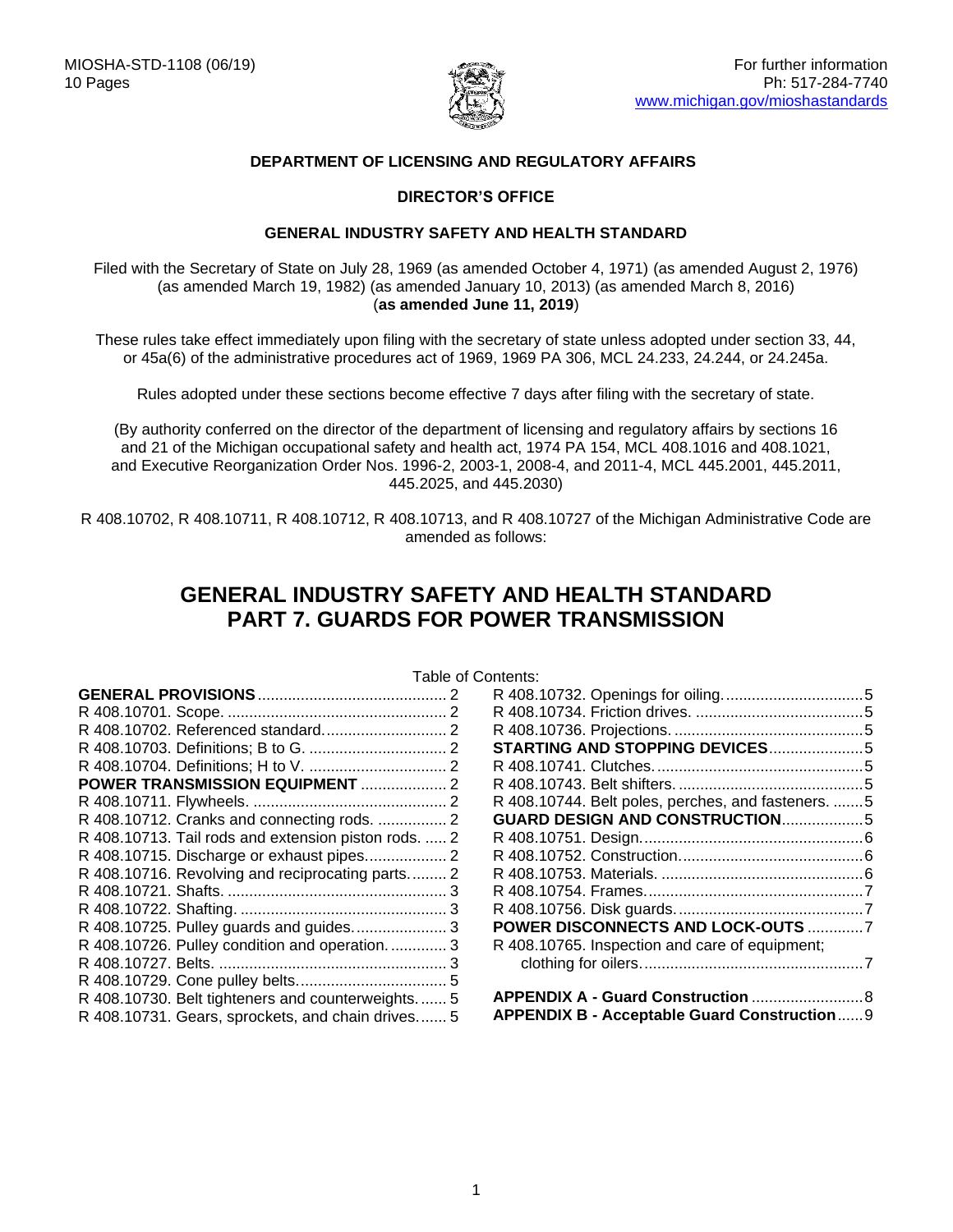# <span id="page-1-0"></span>**R 408.10701. Scope.**

**Rule 701.** This part applies to all equipment used in the transmission of power, excluding the point of operation.

## <span id="page-1-1"></span>**R 408.10702. Referenced standard.**

**Rule 702**. The Michigan Occupational Safety and Health Administration (MIOSHA) standard General Industry Safety and Health Standard Part 2. "Walking-Working Surfaces," R 408.10201 to R 408.10241, is referenced in these rules. Up to 5 copies of this standard may be obtained at no charge from the Michigan Department of Licensing and Regulatory Affairs, MIOSHA Regulatory Services Section, 530 West Allegan Street, P.O. Box 30643, Lansing, Michigan, 48909-8143 or via the internet at the following website: [www.michigan.gov/mioshastandards.](http://www.michigan.gov/mioshastandards) For quantities greater than 5, the cost, at the time of adoption of these rules, is 4 cents per page.

# <span id="page-1-2"></span>**R 408.10703. Definitions; B to G.**

**Rule 703.** (1) "Belt" includes any power transmission belt, including but not limited to, a flat belt, round belt, and V-belt, overhead chain and link belt. It does not include a conveyor belt.

(2) "Belt pole" means a device used in shifting belts on and off fixed pulleys on a line or countershaft if there are no loose pulleys.

(3) "Belt shifter" means a device for mechanically shifting belts from tight to loose idler pulleys or vice versa, or for shifting belts on cones of speed pulleys.

(4) "Exposed to contact" means that the location of an object is such that a person might come into contact with it and be injured.

(5) "Flywheel" includes a balance wheel and a flywheel pulley mounted and revolving on the crankshaft of an engine or other shafting.

(6) "Gears" means a set or train of wheels or parts that engages another part as by meshing teeth.

(7) "Guarded" or "enclosed" means that an object is covered, fenced, or surrounded so that it is not exposed to contact.

# <span id="page-1-3"></span>**R 408.10704. Definitions; H to V.**

**Rule 704.** (1) "Horizontal belt" means a belt running within a 60 degree angle from horizontal.

(2) "Maintenance runway" means a permanent runway or platform used for oiling, maintenance, running adjustment, or repair work, but not for a passageway.

(3) "Nip-point belt and pulley guard" means a device which encloses a pulley and is provided with rounded or rolled edge slots through which the belt passes.

(4) "Point of operation" means that point at which cutting, shaping, or forming by a machine is accomplished upon stock and other points that may offer a hazard to the operator in inserting or manipulating stock in the operation of the machine.

(5) "Securely fastened" means that the safety device or object referred to shall be so secured in place that it cannot be moved under normal or reasonably foreseen conditions or circumstances.

(6) "Vertical belt" means a belt running within a 30 degree angle from vertical.

## **POWER TRANSMISSION EQUIPMENT**

# <span id="page-1-5"></span><span id="page-1-4"></span>**R 408.10711. Flywheels.**

**Rule 711**. An employer shall ensure that any part of a flywheel 7 feet or less above the floor or platform is guarded in 1 of the following ways:

(a) Enclosed by a guard pursuant to R 408.10751 to R 408.10754.

(b) With guardrail systems placed not less than 15, nor more than 20, inches from the rim of the flywheel in compliance with General Industry Safety and Health Standard Part 2. "Walking-Working Surfaces," as referenced in R 408.10702.

(c) The upper rim of a flywheel protruding through a working floor is enclosed or surrounded by a guardrail system in compliance with General Industry Safety and Health Standard Part 2. "Walking-Working Surfaces," as referenced in R 408.10702.

(d) A flywheel with a smooth rim 5 feet or less in diameter may be guarded pursuant to R 408.10756.

# <span id="page-1-6"></span>**R 408.10712. Cranks and connecting rods.**

**Rule 712.** A crank and a connecting rod, if exposed to contact, must be guarded pursuant to R 408.10751 to R 408.10754 or by a guardrail system in compliance with General Industry Safety and Health Standard Part 2. "Walking-Working Surfaces," as referenced in R 408.10702.

#### <span id="page-1-7"></span>**R 408.10713. Tail rods and extension piston rods.**

**Rule 713**. Tail rods and extension piston rods exposed to contact must be guarded pursuant to R 408.10751 to R 408.10754 or by a guardrail system in compliance with General Industry Safety and Health Standard Part 2. "Walking-Working Surfaces," as referenced in R 408.10702, which allows a clearance of not less than 15, nor more than 20, inches from the fully extended tail rod or extension piston rod.

#### <span id="page-1-8"></span>**R 408.10715. Discharge or exhaust pipes.**

**Rule 715.** The discharge of an exhaust pipe or boiler blowoff, if exposed to contact, shall be guarded pursuant to R 408.10751 to R 408.10754.

#### <span id="page-1-9"></span>**R 408.10716. Revolving and reciprocating parts.**

<span id="page-1-10"></span>**Rule 716.** A revolving or reciprocating part, if exposed to contact, shall be guarded pursuant to R 408.10751 to R 408.10754.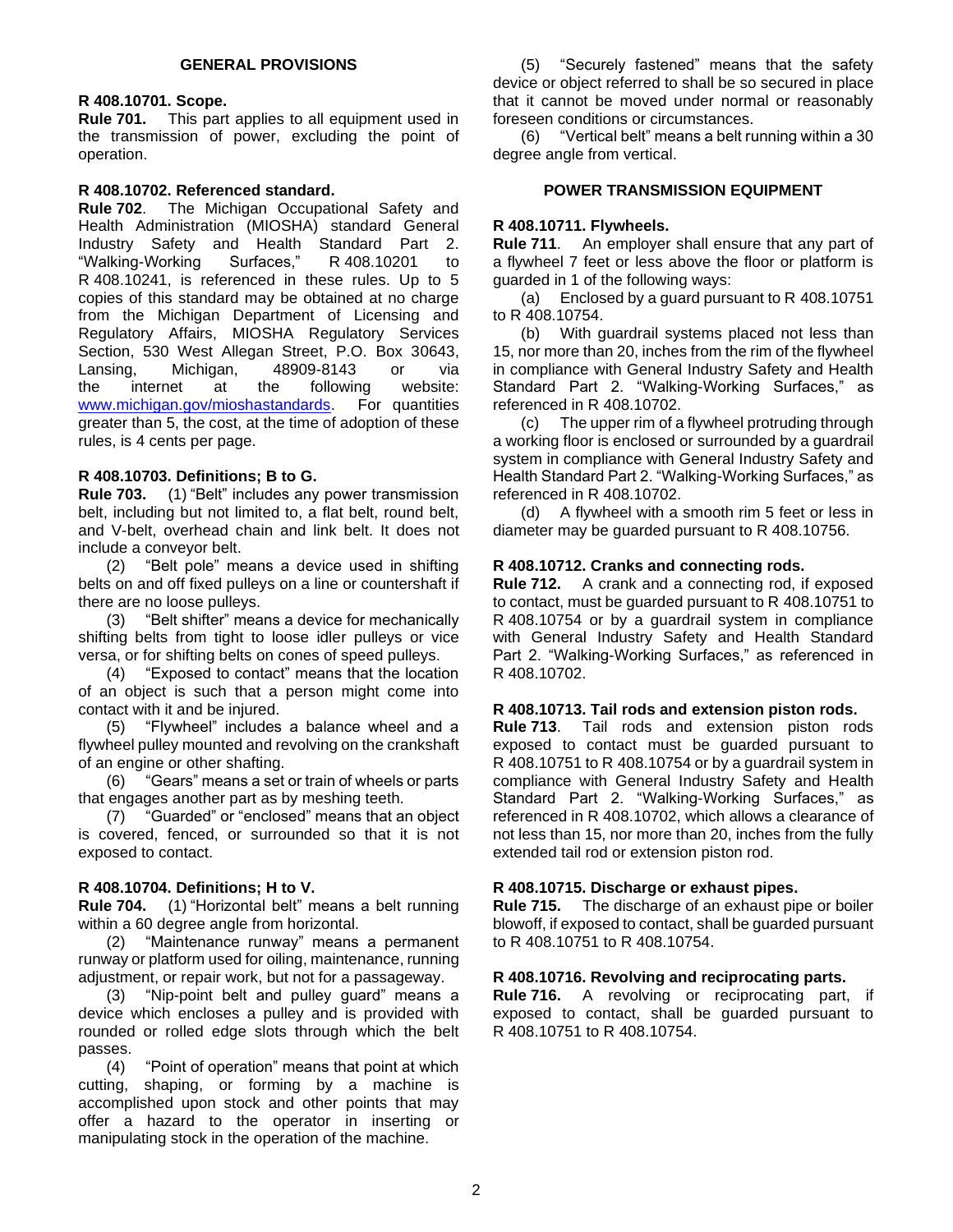#### **R 408.10721. Shafts.**

**Rule 721.** (1) A continuous line of shafting shall be secured in position against endwise movement.

(2) An inclined or vertical shaft will be held in position against endwise trust.

(3) A projecting shaft end, if exposed to contact, shall be made flush or guarded pursuant to R 408.10751 to R 408.10754.

#### <span id="page-2-0"></span>**R 408.10722. Shafting.**

**Rule 722.** (1) Shafting exposed to contact 7 feet or less above a floor or platform level shall be guarded pursuant to R 408.10751 to R 408.10754.

(2) Horizontal shafting extending over a driveway shall be guarded with a trough guard unless it is located 15 feet or more above the driveway or is a part of an overhead traveling crane.

(3) Horizontal transmission shafting exposed to contact under benches shall be guarded in 1 of the following ways:

(a) Be completely enclosed.

(b) Be guarded by a trough guard. The sides of the trough shall come to the underside of the table or, if the shafting is located near a floor, to the floor.

(c) Be guarded on exposed sides with a rigid shield guard extending from the underside of the bench top to 2 inches below the line of shafting.

#### <span id="page-2-1"></span>**R 408.10725. Pulley guards and guides.**

**Rule 725.** (1) A pulley and a pulley part exposed to contact 7 feet or less from the floor or platform shall be guarded pursuant to R 408.10751 to R 408.10754.

(2) If the distance from a pulley to the nearest fixed pulley, clutch, or hanger is less than the width of the belt used, a guide shall be provided to prevent the belt from leaving the pulley.

(3) If there is an overhanging pulley on a line, jack, or countershaft with no bearing between the pulley and the outer end of the shaft, a guide to prevent the belt from running off the pulley shall be provided.

#### <span id="page-2-2"></span>**R 408.10726. Pulley condition and operation.**

**Rule 726.** (1) A pulley with a defect, including, but not limited to, a crack or a piece broken out, shall not be used.

(2) A pulley subject to active corrosive conditions shall be of corrosion-resisting material.

(3) A pulley permanently out of service shall not be allowed to remain on shafting which is in use, unless enclosed with a guard pursuant to R 408.10751 to R 408.10754.

(4) A pulley shall not be operated at more than its designed rim speed.

#### <span id="page-2-3"></span>**R 408.10727. Belts.**

**Rule 727.** (1) A belt and pulley that is 7 feet or less above the floor or platform and that is exposed to contact must be guarded pursuant to R 408.10751 to R 408.10754. In a power plant or power-development room, a guardrail system may be used in compliance with General Industry Safety and Health Standard Part 2. "Walking-Working Surfaces," as referenced in R 408.10702.

(2) A horizontal belt more than 7 feet above the floor or platform must be guarded for its entire length if located over a passageway or work place pursuant to R 408.10753 and figure 2 contained in subrule (5) of this rule.

(3) A passageway between horizontal belts must have a lower run guarded by a platform that is provided with a guardrail system in compliance with General Industry Safety and Health Standard Part 2. "Walking-Working Surfaces," as referenced in R 408.10702, and the upper run guarded pursuant to subrule (2) of this rule.

(4) A vertical or inclined belt running over a lower pulley more than 7 feet above the floor or platform and located over a passageway or work place must be guarded pursuant to subrule (2) of this rule.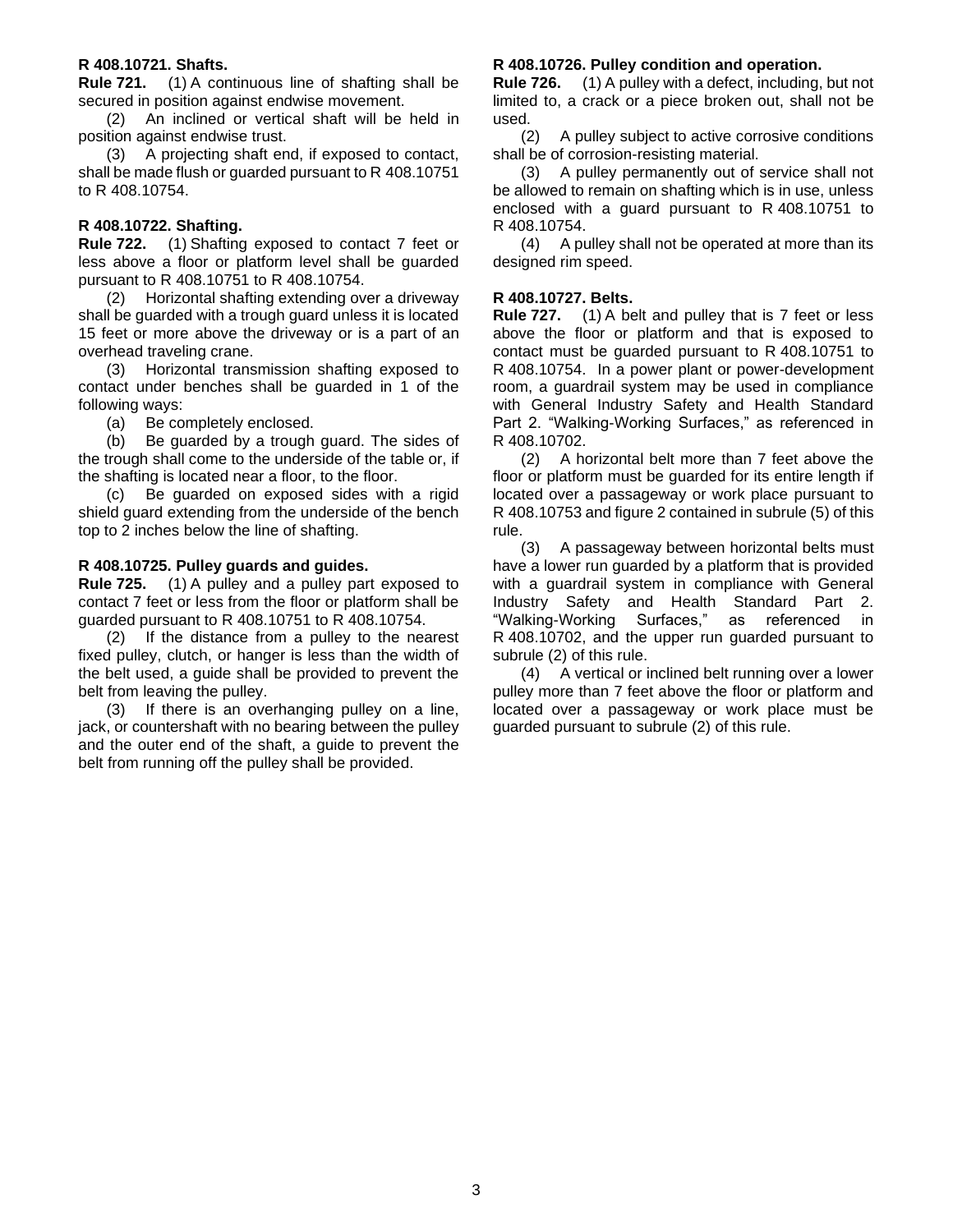

**FIGURE 2**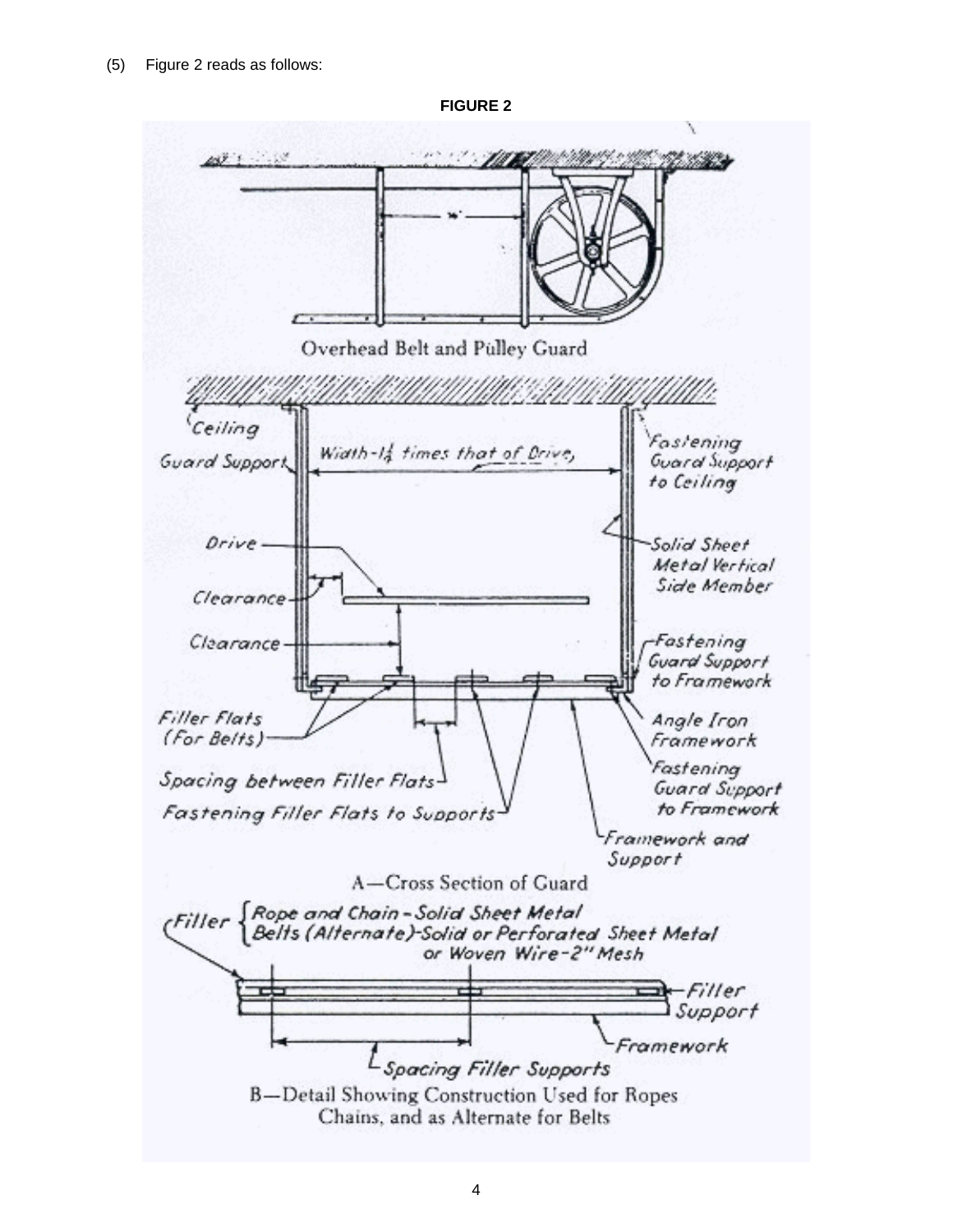#### <span id="page-4-0"></span>**R 408.10729. Cone pulley belts.**

**Rule 729.** (1) A cone belt and pulley shall be equipped with a belt shifter so constructed as to adequately guard the nip-point of the belt and pulley. If the frame of the belt shifter does not adequately guard the nip-point of the belt and pulley, the nip point shall be further protected by means of a guard which extends at least to the top of the largest step of the cone.

(2) If the belt is of the endless type or laced with rawhide laces, and a belt shifter is not desired, the belt will be considered guarded if the nip-point of the belt and pulley is protected by a nip-point guard which extends at least to the top of the largest step of the cone, and formed to show the contour of the cone in order to give the nip-point of the belt and pulley the maximum protection.

(3) If the cone is located less than 3 feet from the floor or working platform, the cone pulley and belt shall be guarded to a height of 3 feet regardless of whether the belt is endless or laced with rawhide.

#### <span id="page-4-1"></span>**R 408.10730. Belt tighteners and counterweights.**

**Rule 730.** (1) A suspended counter balanced belt tightener and its parts shall be provided with a safety cable or device to prevent the tightener from being exposed to contact if the belt breaks or they shall be guarded pursuant to R 408.10751 to R 408.10754.

(2) A suspended counterweight exposed to contact or a part of a counterweight which could subject an employee to injury shall be guarded pursuant to R 408.10751 to R 408.10754 or shall be provided with a safety cable or device to prevent a fall.

#### <span id="page-4-2"></span>**R 408.10731. Gears, sprockets, and chain drives.**

**Rule 731.** (1) Gears, sprockets, and chain drives exposed to contact shall be guarded pursuant to R 408.10751 to R 408.10754. This does not apply to hand-operated gear sprockets and chain drives used to adjust machine parts which do not move after hand power is removed.

(2) Protection against falling chain or metal belts shall be provided pursuant to R 408.10751 to R 408.10754 where drives extend over a work area or passageway.

#### <span id="page-4-3"></span>**R 408.10732. Openings for oiling.**

<span id="page-4-4"></span>**Rule 732.** If frequent oiling is necessary, openings with hinged or sliding self-closing covers shall be provided. Points not readily accessible shall have remote lubricating means if the lubricant is to be added while machinery is in motion and the oiler would be exposed to contact.

#### **R 408.10734. Friction drives.**

**Rule 734.** The driving points and moving parts of friction drives, if exposed to contact, shall be guarded pursuant to R 408.10751 to R 408.10754.

#### <span id="page-4-5"></span>**R 408.10736. Projections.**

**Rule 736.** Projecting keys, set screws and other projections in revolving parts exposed to contact shall be removed, made flush or guarded. This does not apply to keys or set screws within gear or sprocket casings or other enclosures, nor to keys, set screws or oil cups in hubs of pulleys less than 20 inches in diameter if they are within the plane of the rim of the pulley.

# **STARTING AND STOPPING DEVICES**

#### <span id="page-4-7"></span><span id="page-4-6"></span>**R 408.10741. Clutches.**

**Rule 741.** (1) A clutch, cut-off coupling, or clutch pulley having any projecting parts exposed to contact shall be enclosed by a stationary guard constructed pursuant to R 408.10751 to R 408.10754.

(2) On a line shaft the shifting part of a jaw clutch and the shifting or mechanism part of a friction clutch coupling shall be attached to the driven shaft.

#### <span id="page-4-8"></span>**R 408.10743. Belt shifters.**

**Rule 743.** (1) A tight pulley and a loose pulley shall be equipped with a permanent belt shifter provided with mechanical means to prevent the belt from creeping from the loose to the tight pulley.

(2) A belt shifter and clutch handle shall be rounded and be located to prevent being exposed to contact, but within easy reach of the operator. If an overhead belt shifter is not directly located over a machine or bench, the handles shall be cut off 7 feet above floor level.

#### <span id="page-4-9"></span>**R 408.10744. Belt poles, perches, and fasteners.**

**Rule 744.** (1) If loose pulleys or idlers are not practicable, belt perches in the form of brackets and rollers shall be used to keep idle belts away from the shafts.

<span id="page-4-10"></span>(2) Belts shifted by hand shall be glued or fastened with leather lacing.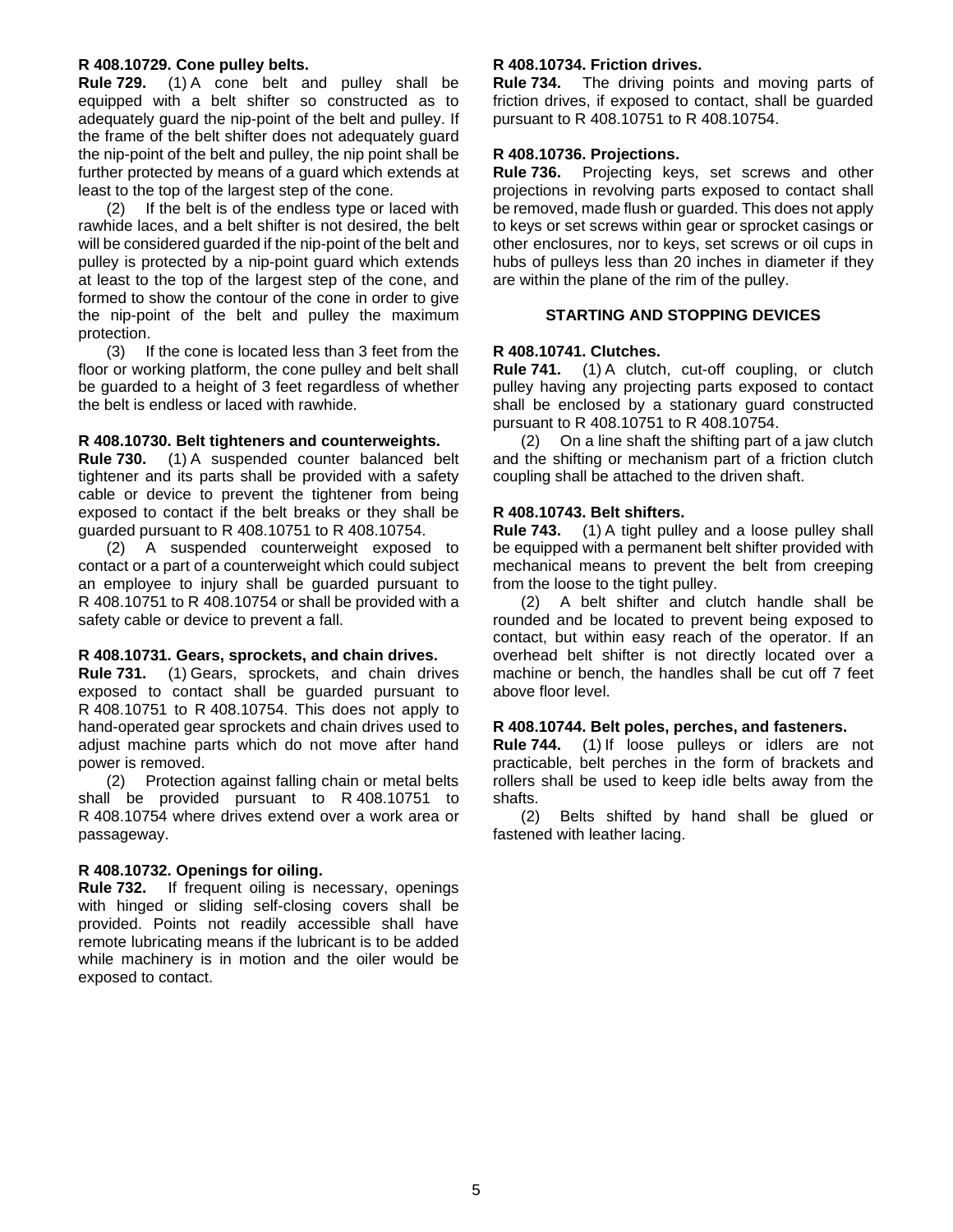# <span id="page-5-0"></span>**R 408.10751. Design.**

**Rule 751.** (1) The design of a guard shall take into consideration:

- (a) The nature of protection required of the guard.
- (b) The possibility of guard failure.

(c) The amount of maintenance required on the guard.

<span id="page-5-1"></span>(2) In a place where it is necessary to change belts, make adjustments, or apply oil or grease, a guard may have hinged sections or be of a removable design. A guard shall be closed or replaced after servicing.

# **R 408.10752. Construction.**

**Rule 752.** A guard shall be practicable, durable, and effective, and it shall not introduce a new hazard, including, but not limited to, burrs and sharp edges.

# <span id="page-5-2"></span>**R 408.10753. Materials.**

**Rule 753.** (1) Wood guards may be used if the presence of fumes or if manufacturing conditions cause rapid deterioration of metal guards, in construction work, and in locations outdoors if extreme cold or extreme heat makes metal guards and railings undesirable.

(2) Material sizes and clearances shall be pursuant to table A. See Figure 2, and Appendices A and B.

(3) Table A reads as follows:

| <b>TABLE A</b><br>STANDARD MATERIALS AND DIMENSIONS FOR MACHINERY GUARDS |                                |                                                                              |                                                                         |                                                                |  |  |
|--------------------------------------------------------------------------|--------------------------------|------------------------------------------------------------------------------|-------------------------------------------------------------------------|----------------------------------------------------------------|--|--|
| <b>Size and Clearance of Filler Materials</b>                            |                                |                                                                              |                                                                         |                                                                |  |  |
| <b>Material</b>                                                          |                                | <b>Clearance From</b><br><b>Moving Part At All</b><br><b>Points (Inches)</b> | <b>Largest Mesh or</b><br><b>Opening Allowable</b><br><b>B</b> (Inches) | <b>Minimum Gauge</b><br>(U.S. Standard)<br><b>Or Thickness</b> |  |  |
| Woven Wire                                                               | Under 2<br>$2 - 4$<br>$4 - 15$ |                                                                              | 3/8<br>1/2<br>2                                                         | No. 16-1/8 In.<br>No. 16-1/2<br>No. 12-2                       |  |  |
| <b>Expanded Metal</b>                                                    | Under 4<br>$4 - 15$            |                                                                              | 1/2<br>$\overline{2}$                                                   | No. 18-1/2 In.<br>No. 13-2                                     |  |  |
| <b>Perforated Metal</b>                                                  | Under 4<br>$4 - 15$            |                                                                              | 1/2<br>$\overline{2}$                                                   | No. 20-1/2 In.<br>No. 14-2                                     |  |  |
| <b>Sheet Metal</b>                                                       | Under 4<br>$4 - 15$            |                                                                              |                                                                         | No. 22<br>No. 22                                               |  |  |
| Wood Or<br>Metal<br><b>Strips Crossed</b>                                | ł                              | Under 4<br>$4 - 15$                                                          | 1/2<br>2                                                                | 3/4 In. Wood<br>Or No. 16<br>$\}$<br>Metal                     |  |  |
| Wood Or<br><b>Metal Strips</b><br>Not Crossed                            | ł                              | Under 4<br>$4 - 15$                                                          | 1/2 The Width<br>One Width                                              |                                                                |  |  |
| Plywood,<br>Plastic Or Equivalent                                        |                                | Under 4<br>$4 - 15$                                                          |                                                                         | $1/4$ In.<br>$1/4$ In.                                         |  |  |
| <b>Standard Railing</b>                                                  |                                | Min. 15<br>Max. 20                                                           |                                                                         |                                                                |  |  |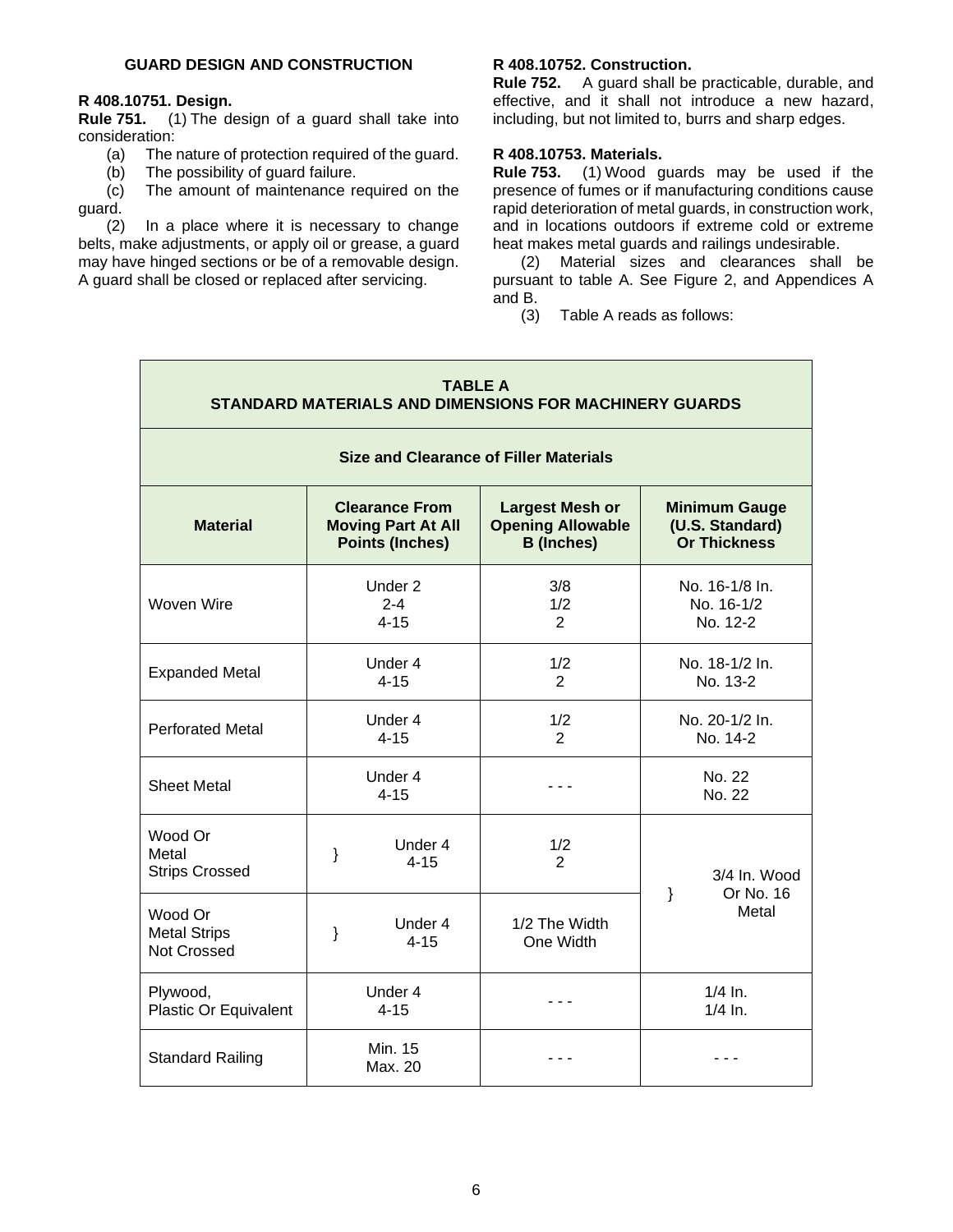#### <span id="page-6-0"></span>**R 408.10754. Frames.**

**Rule 754.** (1) If a guard has a frame, the material shall be securely fastened to it.

(2) The minimum dimensions of materials in the frame of a guard shall be of sufficient strength and rigidity to hold the filler material fastened to it and to give sufficient strength and rigidity in order to provide the desired protection.

#### <span id="page-6-1"></span>**R 408.10756. Disk guards.**

**Rule 756.** A disk guard shall be made of materials specified in table A of R 408.10753 and fastened securely to spokes of pulleys, flywheels or gears. If a possibility of contact with sharp edges of the disk exists, the edge shall be rolled. Lock nuts or washers shall be placed on the unexposed side of the wheel.

#### <span id="page-6-3"></span><span id="page-6-2"></span>**R 408.10765. Inspection and care of equipment; clothing for oilers.**

**Rule 765.** (1) All power-transmission equipment shall be inspected at intervals not exceeding 60 days and be kept in good working condition at all times.

(2) Shafting shall be kept in alignment, free from rust and excess oil or grease.

(3) Where explosives, explosive dusts, flammable vapors, or flammable liquids exist, the hazard of static sparks from shafting shall be carefully considered.

(4) Bearings shall be kept in alignment and properly adjusted.

(5) Hangers shall be inspected to make certain that all supporting bolts and screws are tight and that supports of hangers boxes are adjusted properly.

(6) Pulleys shall be kept in proper alignment to prevent belts from running off.

(7) Inspection shall be made of belts, lacings, and fasteners, and such equipment shall be kept in good repair.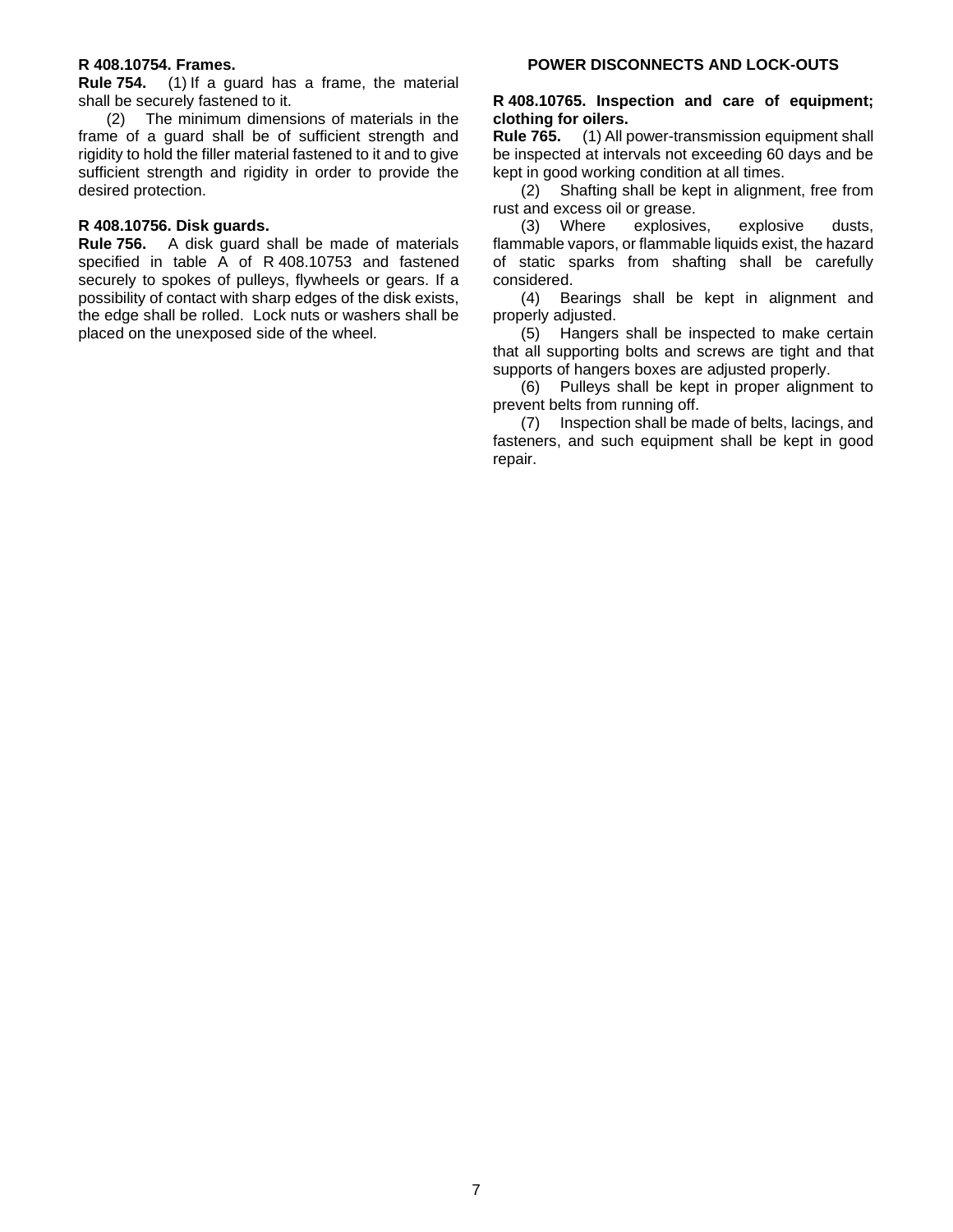# **APPENDIX A GUARD CONSTRUCTION**

<span id="page-7-0"></span>

8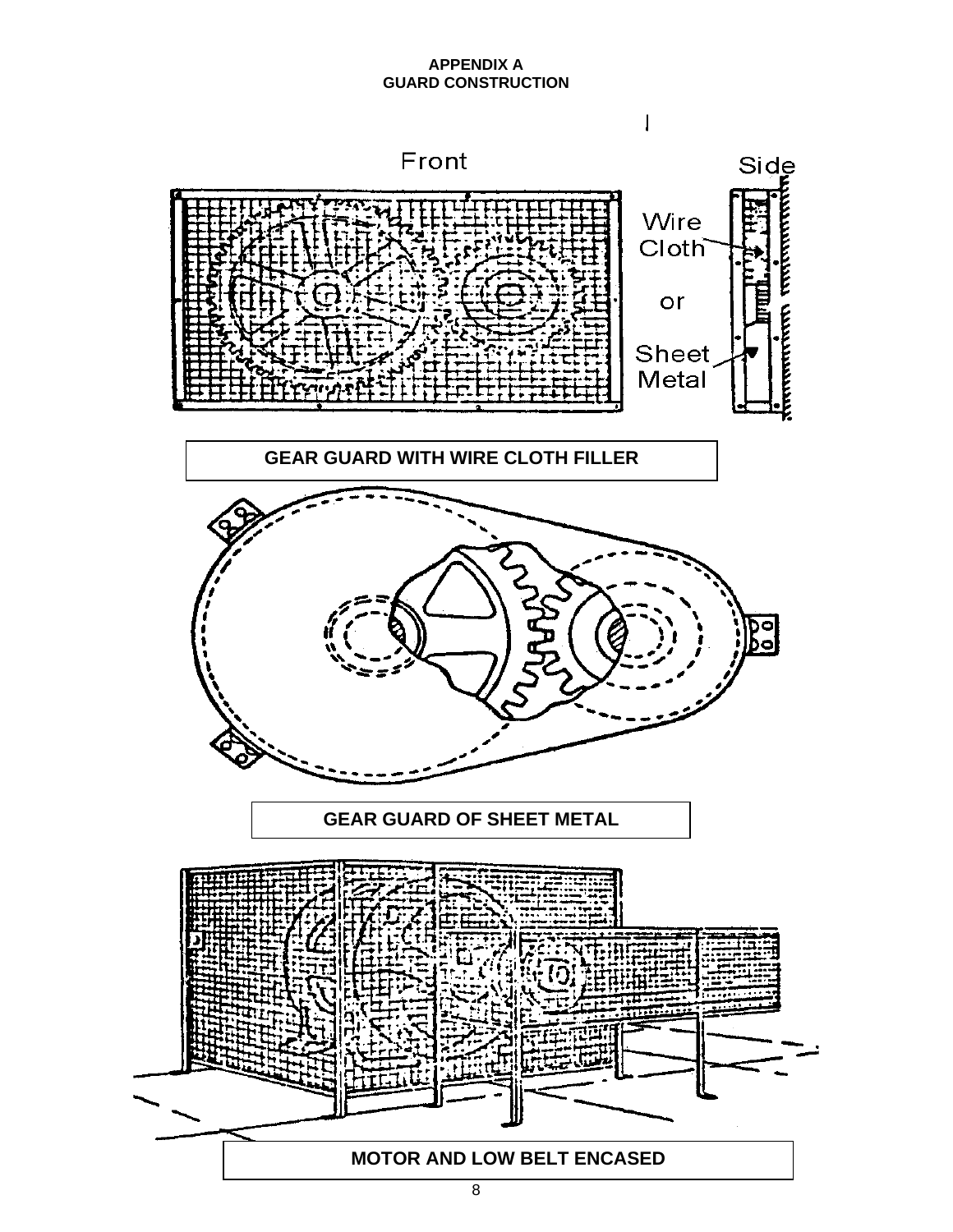#### **APPENDIX B ACCEPTABLE GUARD CONSTRUCTION**

<span id="page-8-0"></span>

9